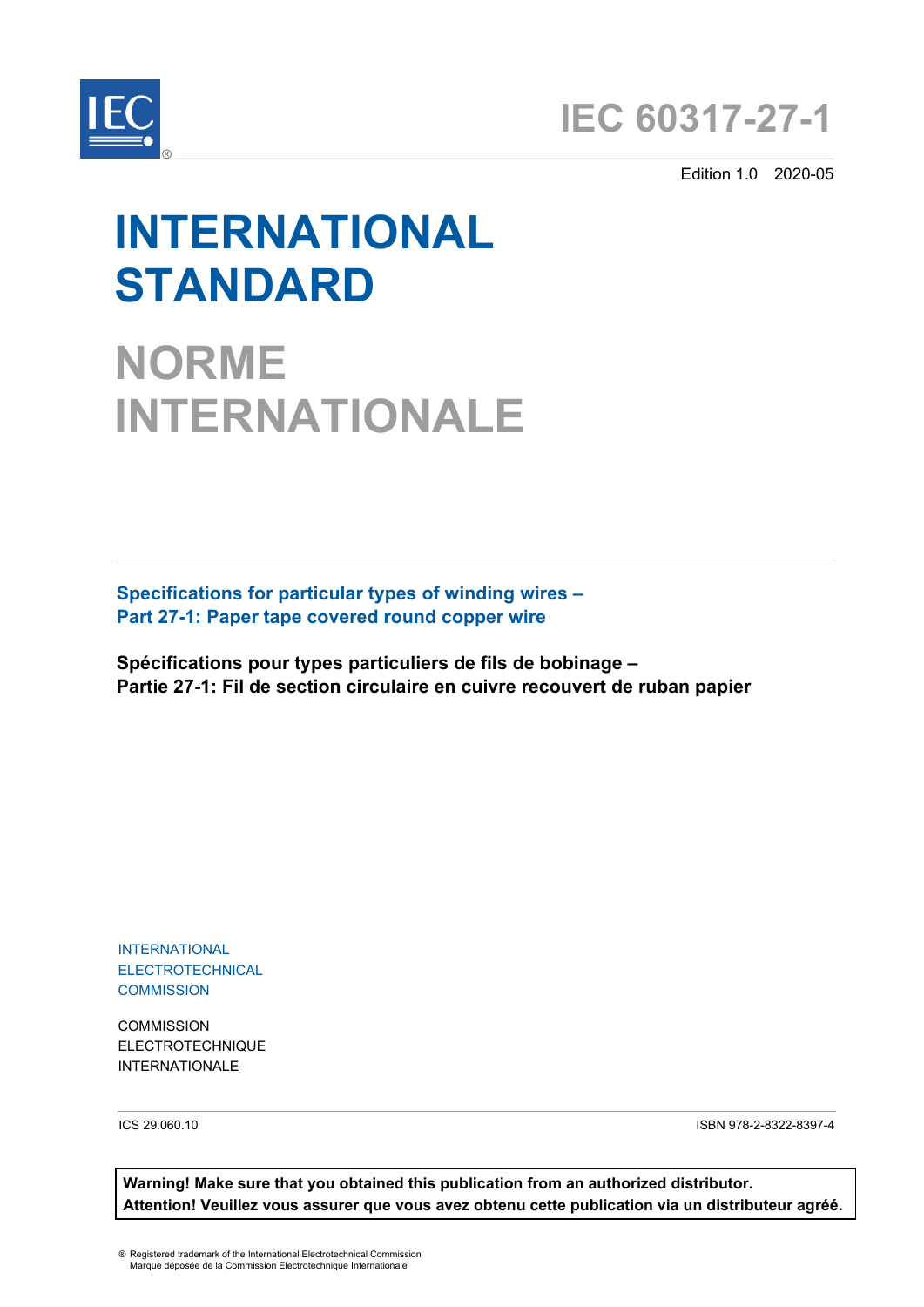# CONTENTS

| 1              |       |  |  |
|----------------|-------|--|--|
| 2              |       |  |  |
| 3              |       |  |  |
|                | 3.1   |  |  |
|                | 3.2   |  |  |
|                | 3.2.1 |  |  |
|                | 3.2.2 |  |  |
|                | 3.3   |  |  |
| $\overline{4}$ |       |  |  |
|                | 4.1   |  |  |
|                | 4.2   |  |  |
|                | 4.3   |  |  |
|                | 4.4   |  |  |
| 5              |       |  |  |
| 6              |       |  |  |
| 7              |       |  |  |
| 8              |       |  |  |
| 9              |       |  |  |
| 10             |       |  |  |
| 11             |       |  |  |
| 12             |       |  |  |
| 13             |       |  |  |
| 14             |       |  |  |
| 15             |       |  |  |
| 16             |       |  |  |
| 17             |       |  |  |
| 18             |       |  |  |
| 19             |       |  |  |
| 20             |       |  |  |
| 21             |       |  |  |
| 23             |       |  |  |
| 30             |       |  |  |
|                |       |  |  |
|                |       |  |  |
|                |       |  |  |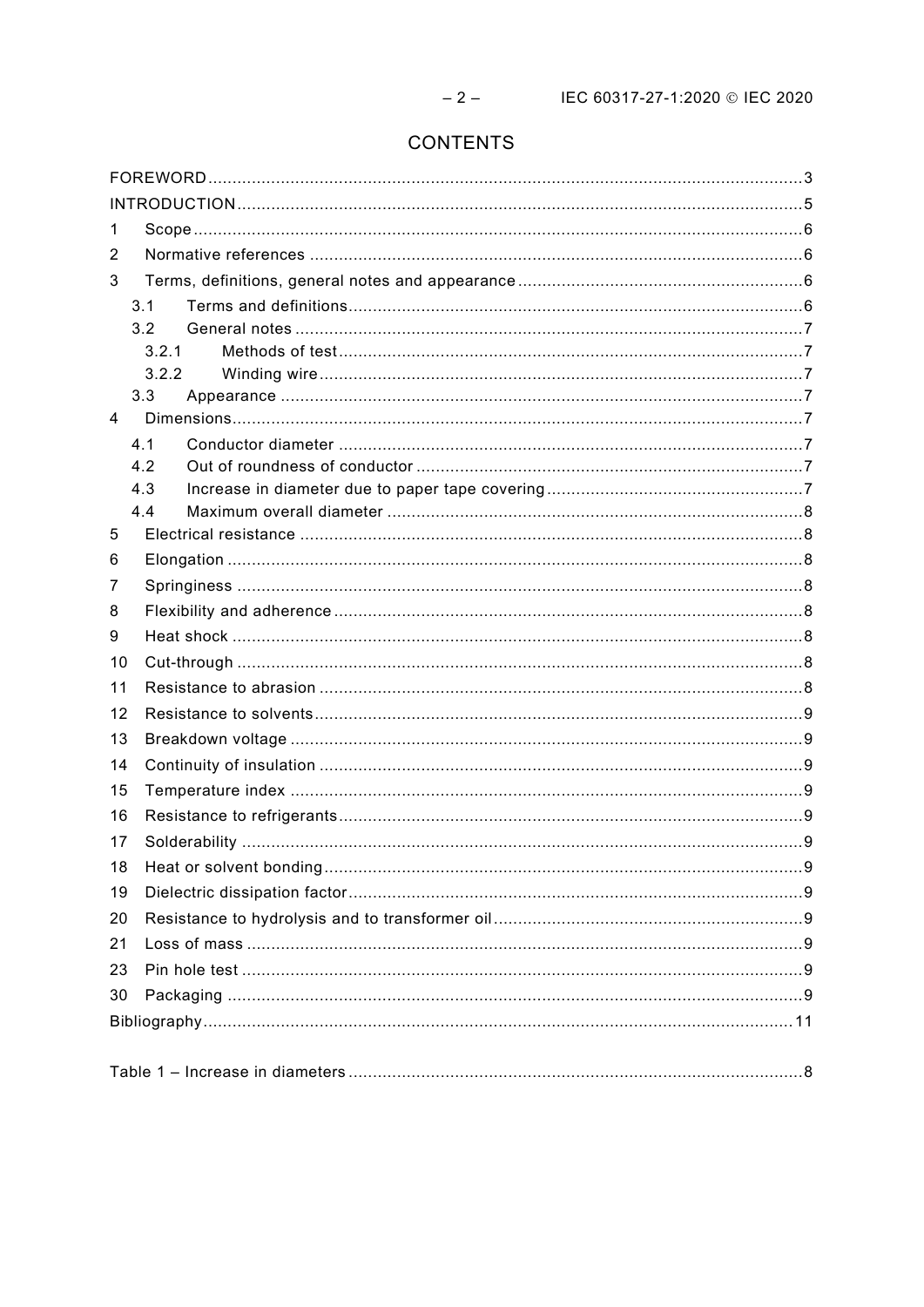## INTERNATIONAL ELECTROTECHNICAL COMMISSION

\_\_\_\_\_\_\_\_\_\_\_\_

## **SPECIFICATIONS FOR PARTICULAR TYPES OF WINDING WIRES –**

### **Part 27-1: Paper tape covered round copper wire**

## FOREWORD

- <span id="page-2-0"></span>1) The International Electrotechnical Commission (IEC) is a worldwide organization for standardization comprising all national electrotechnical committees (IEC National Committees). The object of IEC is to promote international co-operation on all questions concerning standardization in the electrical and electronic fields. To this end and in addition to other activities, IEC publishes International Standards, Technical Specifications, Technical Reports, Publicly Available Specifications (PAS) and Guides (hereafter referred to as "IEC Publication(s)"). Their preparation is entrusted to technical committees; any IEC National Committee interested in the subject dealt with may participate in this preparatory work. International, governmental and non-governmental organizations liaising with the IEC also participate in this preparation. IEC collaborates closely with the International Organization for Standardization (ISO) in accordance with conditions determined by agreement between the two organizations.
- 2) The formal decisions or agreements of IEC on technical matters express, as nearly as possible, an international consensus of opinion on the relevant subjects since each technical committee has representation from all interested IEC National Committees.
- 3) IEC Publications have the form of recommendations for international use and are accepted by IEC National Committees in that sense. While all reasonable efforts are made to ensure that the technical content of IEC Publications is accurate, IEC cannot be held responsible for the way in which they are used or for any misinterpretation by any end user.
- 4) In order to promote international uniformity, IEC National Committees undertake to apply IEC Publications transparently to the maximum extent possible in their national and regional publications. Any divergence between any IEC Publication and the corresponding national or regional publication shall be clearly indicated in the latter.
- 5) IEC itself does not provide any attestation of conformity. Independent certification bodies provide conformity assessment services and, in some areas, access to IEC marks of conformity. IEC is not responsible for any services carried out by independent certification bodies.
- 6) All users should ensure that they have the latest edition of this publication.
- 7) No liability shall attach to IEC or its directors, employees, servants or agents including individual experts and members of its technical committees and IEC National Committees for any personal injury, property damage or other damage of any nature whatsoever, whether direct or indirect, or for costs (including legal fees) and expenses arising out of the publication, use of, or reliance upon, this IEC Publication or any other IEC Publications.
- 8) Attention is drawn to the Normative references cited in this publication. Use of the referenced publications is indispensable for the correct application of this publication.
- 9) Attention is drawn to the possibility that some of the elements of this IEC Publication may be the subject of patent rights. IEC shall not be held responsible for identifying any or all such patent rights.

International Standard IEC 60317-27-1 has been prepared by IEC technical committee 55: Winding wires.

The text of this International Standard is based on the following documents:

| FDIS         | Report on voting |
|--------------|------------------|
| 55/1838/FDIS | 55/1863/RVD      |

Full information on the voting for the approval of this International Standard can be found in the report on voting indicated in the above table.

This document has been drafted in accordance with the ISO/IEC Directives, Part 2.

This International Standard is to be used in conjunction with IEC 60317-0-1:2013 and IEC 60317-0-1:2013/AMD1:2019.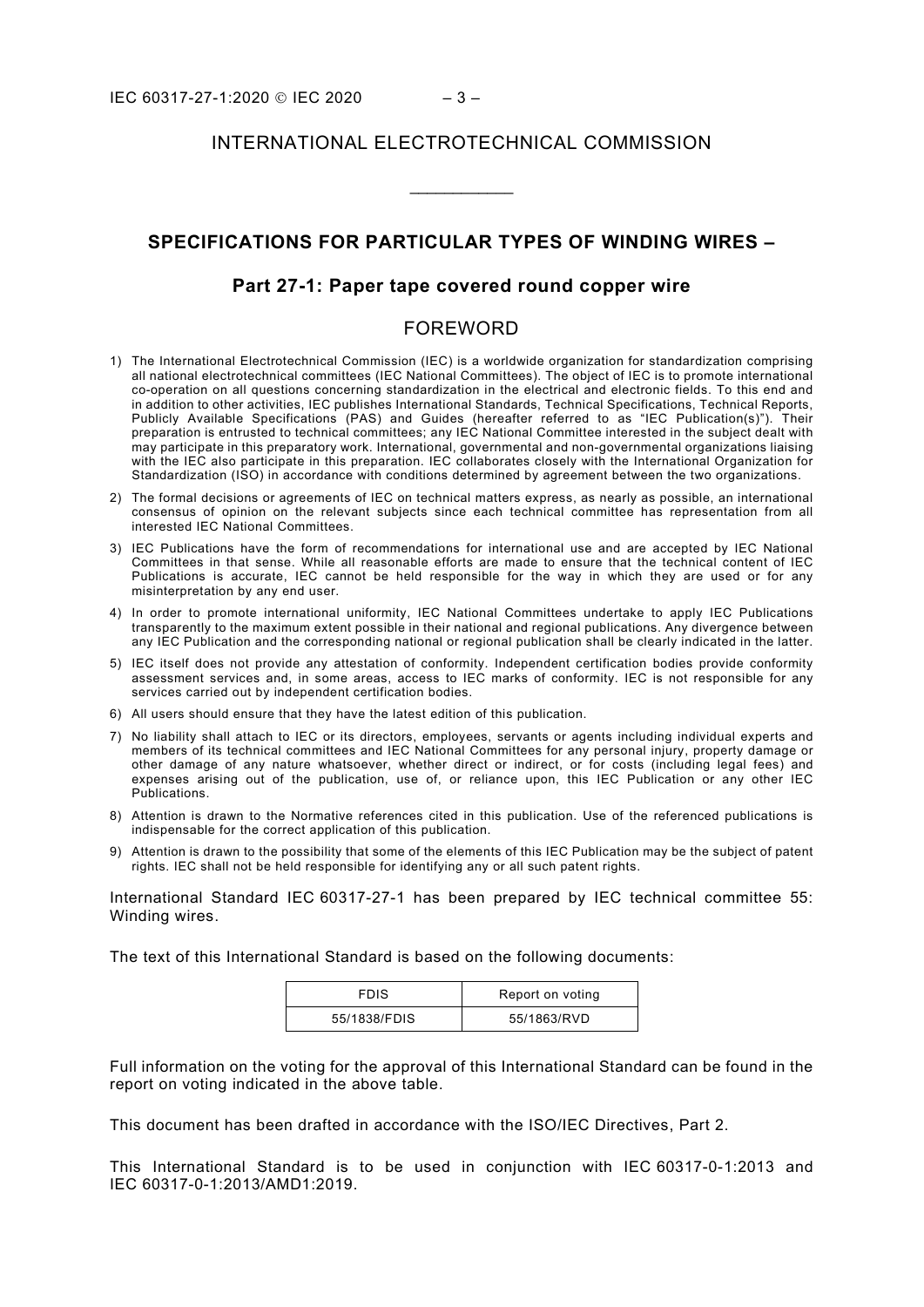A list of all parts in the IEC 60317 series, published under the general title *Specifications for particular types of winding wires*, can be found on the IEC website.

The numbering of clauses in this standard is not continuous from Clauses 21 through 30 in order to reserve space for possible future wire requirements prior to those for wire packaging.

The committee has decided that the contents of this document will remain unchanged until the stability date indicated on the IEC website under "http://webstore.iec.ch" in the data related to the specific document. At this date, the document will be

- reconfirmed,
- withdrawn,
- replaced by a revised edition, or
- amended.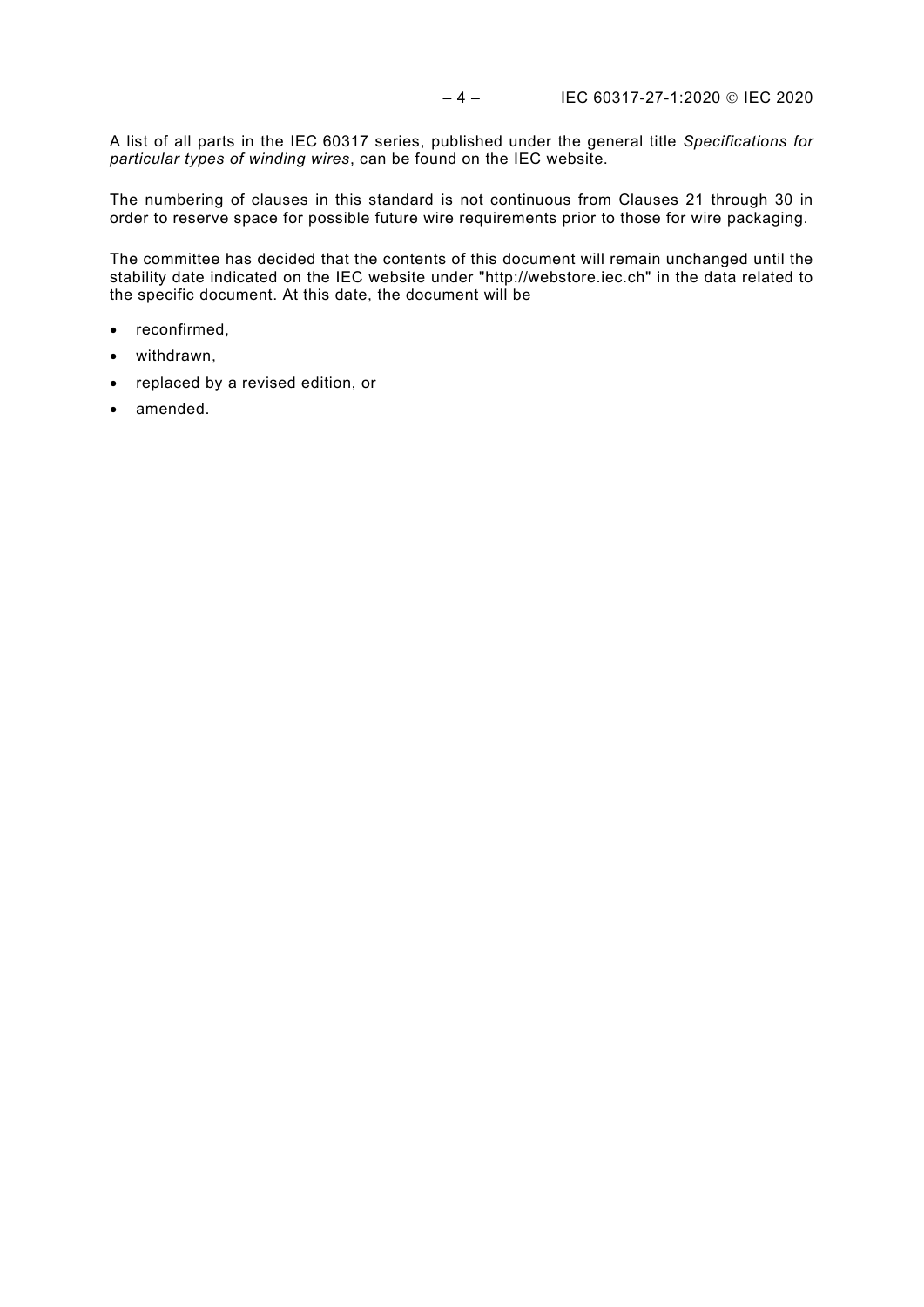# INTRODUCTION

<span id="page-4-0"></span>This part of IEC 60317 forms an element of a series of standards which deals with insulated wires used for windings in electrical equipment. It is composed of the following series:

- 1) *Winding wires Test methods* (IEC 60851 series);
- 2) *Specifications for particular types of winding wires* (IEC 60317 series);
- 3) *Packaging of winding wires* (IEC 60264 series).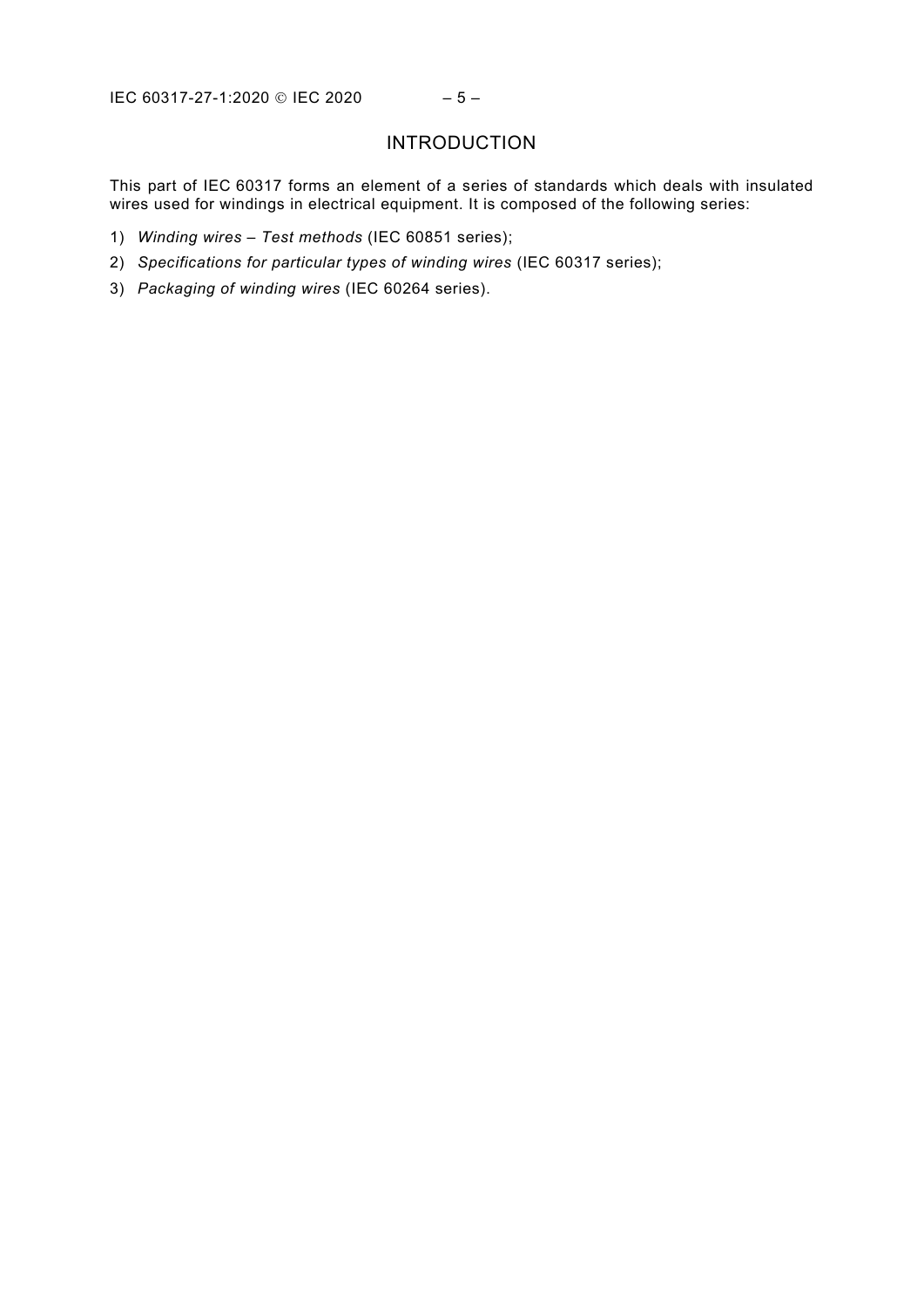## **SPECIFICATIONS FOR PARTICULAR TYPES OF WINDING WIRES –**

## **Part 27-1: Paper tape covered round copper wire**

### <span id="page-5-0"></span>**1 Scope**

This part of IEC 60317 specifies the requirements of paper tape covered round copper winding wires. This covering consists of two or more layers of paper tape and is primarily intended for winding coils for oil immersed transformers.

The range of nominal conductor diameters covered by this document is:

– 0,500 mm up to and including 5,000 mm.

The nominal conductor diameters are specified in Clause 4 of IEC 60317-0-1:2013.

The paper tapes included in this document are restricted to those specified in IEC 60554-1 and IEC 60554-3-5.

### <span id="page-5-1"></span>**2 Normative references**

The following documents are referred to in the text in such a way that some or all of their content constitutes requirements of this document. For dated references, only the edition cited applies. For undated references, the latest edition of the referenced document (including any amendments) applies.

IEC 60317-0-1:2013, *Specifications for particular types of winding wires – Part 0-1: General requirements – Enamelled round copper wire*  IEC 60317-0-1:2013/AMD1:2019

IEC 60554-1, *Specification for cellulosic papers for electrical purposes – Part 1: Definitions and general requirements*

<span id="page-5-3"></span><span id="page-5-2"></span>IEC 60554-3-5, *Specification for cellulosic papers for electrical purposes – Part 3: Specifications for individual materials – Sheet 5: Special papers*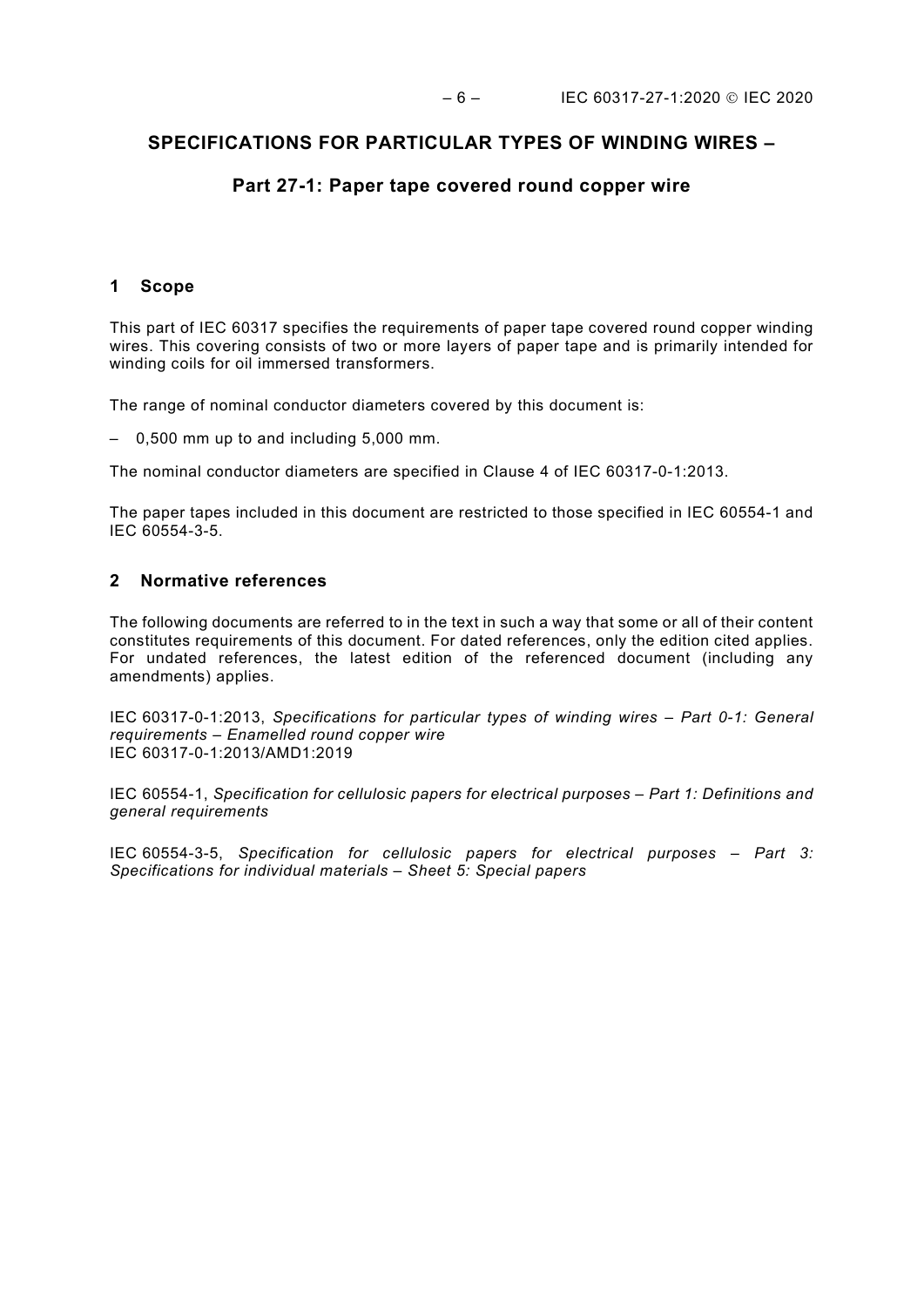# SOMMAIRE

| 1  |                                                                             |  |  |  |
|----|-----------------------------------------------------------------------------|--|--|--|
| 2  |                                                                             |  |  |  |
| 3  |                                                                             |  |  |  |
|    | 3.1                                                                         |  |  |  |
|    | 3.2                                                                         |  |  |  |
|    | 3.2.1                                                                       |  |  |  |
|    | 3.2.2                                                                       |  |  |  |
|    | 3.3                                                                         |  |  |  |
| 4  |                                                                             |  |  |  |
|    | 4.1                                                                         |  |  |  |
|    | 4.2                                                                         |  |  |  |
|    | Accroissement du diamètre dû au revêtement de ruban papier 17<br>4.3<br>4.4 |  |  |  |
| 5  |                                                                             |  |  |  |
|    |                                                                             |  |  |  |
| 6  |                                                                             |  |  |  |
| 7  |                                                                             |  |  |  |
| 8  |                                                                             |  |  |  |
| 9  |                                                                             |  |  |  |
| 10 |                                                                             |  |  |  |
| 11 |                                                                             |  |  |  |
| 12 |                                                                             |  |  |  |
| 13 |                                                                             |  |  |  |
| 14 |                                                                             |  |  |  |
| 15 |                                                                             |  |  |  |
| 16 |                                                                             |  |  |  |
| 17 |                                                                             |  |  |  |
|    |                                                                             |  |  |  |
| 19 |                                                                             |  |  |  |
| 20 |                                                                             |  |  |  |
| 21 |                                                                             |  |  |  |
| 23 |                                                                             |  |  |  |
| 30 |                                                                             |  |  |  |
|    |                                                                             |  |  |  |
|    |                                                                             |  |  |  |
|    |                                                                             |  |  |  |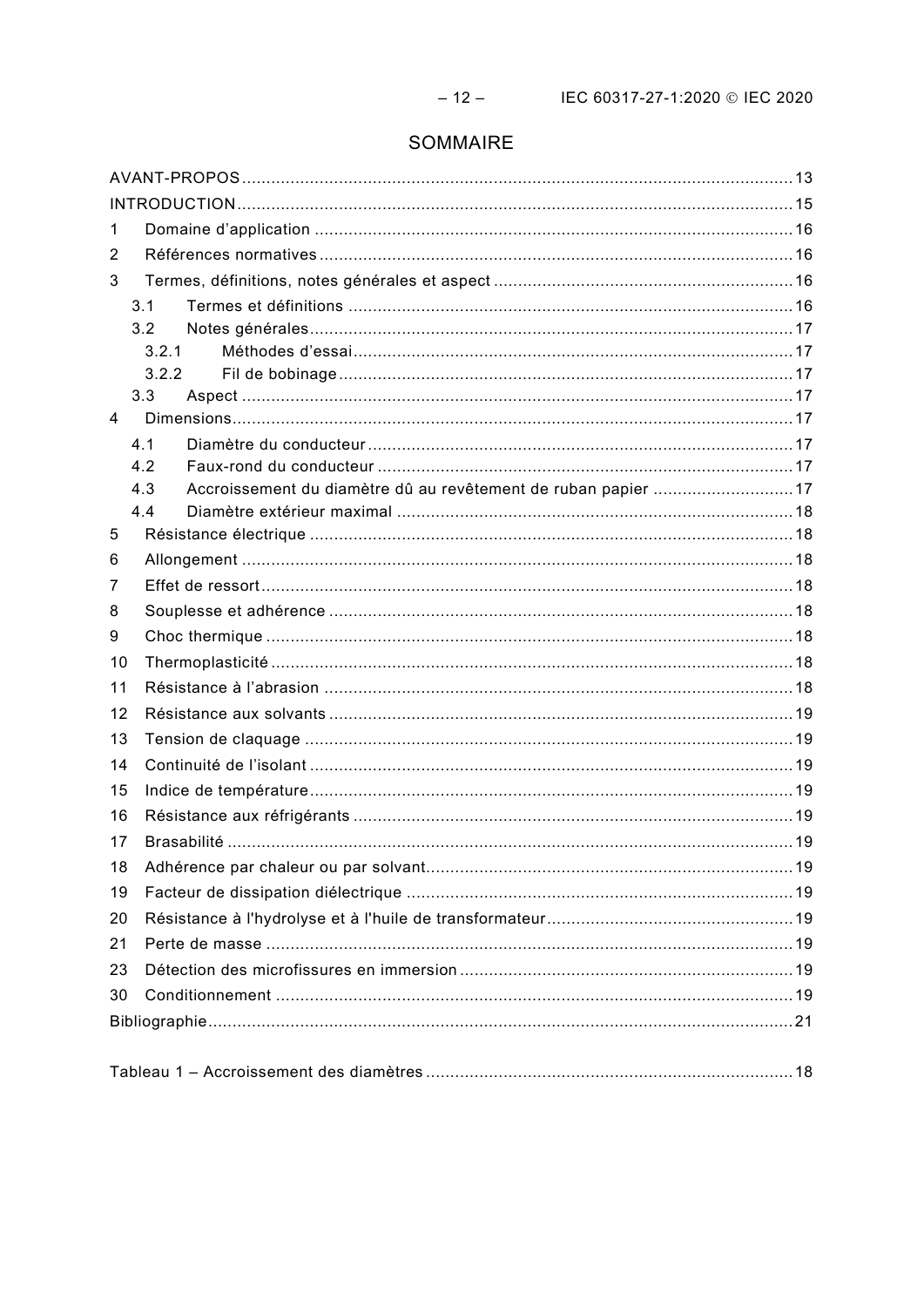## COMMISSION ÉLECTROTECHNIQUE INTERNATIONALE

\_\_\_\_\_\_\_\_\_\_\_\_

# **SPÉCIFICATIONS POUR TYPES PARTICULIERS DE FILS DE BOBINAGE –**

## **Partie 27-1: Fil de section circulaire en cuivre recouvert de ruban papier**

## AVANT-PROPOS

- <span id="page-7-0"></span>1) La Commission Electrotechnique Internationale (IEC) est une organisation mondiale de normalisation composée de l'ensemble des comités électrotechniques nationaux (Comités nationaux de l'IEC). L'IEC a pour objet de favoriser la coopération internationale pour toutes les questions de normalisation dans les domaines de l'électricité et de l'électronique. A cet effet, l'IEC – entre autres activités – publie des Normes internationales, des Spécifications techniques, des Rapports techniques, des Spécifications accessibles au public (PAS) et des Guides (ci-après dénommés "Publication(s) de l'IEC"). Leur élaboration est confiée à des comités d'études, aux travaux desquels tout Comité national intéressé par le sujet traité peut participer. Les organisations internationales, gouvernementales et non gouvernementales, en liaison avec l'IEC, participent également aux travaux. L'IEC collabore étroitement avec l'Organisation Internationale de Normalisation (ISO), selon des conditions fixées par accord entre les deux organisations.
- 2) Les décisions ou accords officiels de l'IEC concernant les questions techniques représentent, dans la mesure du possible, un accord international sur les sujets étudiés, étant donné que les Comités nationaux de l'IEC intéressés sont représentés dans chaque comité d'études.
- 3) Les Publications de l'IEC se présentent sous la forme de recommandations internationales et sont agréées comme telles par les Comités nationaux de l'IEC. Tous les efforts raisonnables sont entrepris afin que l'IEC s'assure de l'exactitude du contenu technique de ses publications; l'IEC ne peut pas être tenue responsable de l'éventuelle mauvaise utilisation ou interprétation qui en est faite par un quelconque utilisateur final.
- 4) Dans le but d'encourager l'uniformité internationale, les Comités nationaux de l'IEC s'engagent, dans toute la mesure possible, à appliquer de façon transparente les Publications de l'IEC dans leurs publications nationales et régionales. Toutes divergences entre toutes Publications de l'IEC et toutes publications nationales ou régionales correspondantes doivent être indiquées en termes clairs dans ces dernières.
- 5) L'IEC elle-même ne fournit aucune attestation de conformité. Des organismes de certification indépendants fournissent des services d'évaluation de conformité et, dans certains secteurs, accèdent aux marques de conformité de l'IEC. L'IEC n'est responsable d'aucun des services effectués par les organismes de certification indépendants.
- 6) Tous les utilisateurs doivent s'assurer qu'ils sont en possession de la dernière édition de cette publication.
- 7) Aucune responsabilité ne doit être imputée à l'IEC, à ses administrateurs, employés, auxiliaires ou mandataires, y compris ses experts particuliers et les membres de ses comités d'études et des Comités nationaux de l'IEC, pour tout préjudice causé en cas de dommages corporels et matériels, ou de tout autre dommage de quelque nature que ce soit, directe ou indirecte, ou pour supporter les coûts (y compris les frais de justice) et les dépenses découlant de la publication ou de l'utilisation de cette Publication de l'IEC ou de toute autre Publication de l'IEC, ou au crédit qui lui est accordé.
- 8) L'attention est attirée sur les références normatives citées dans cette publication. L'utilisation de publications référencées est obligatoire pour une application correcte de la présente publication.
- 9) L'attention est attirée sur le fait que certains des éléments de la présente Publication de l'IEC peuvent faire l'objet de droits de brevet. L'IEC ne saurait être tenue pour responsable de ne pas avoir identifié de tels droits de brevets et de ne pas avoir signalé leur existence.

La Norme internationale IEC 60317-27-1 a été établie par le comité d'études 55 de l'IEC: Fils de bobinage.

Le texte de cette Norme internationale est issu des documents suivants:

| <b>FDIS</b>  | Rapport de vote |
|--------------|-----------------|
| 55/1838/FDIS | 55/1863/RVD     |

Le rapport de vote indiqué dans le tableau ci-dessus donne toute information sur le vote ayant abouti à l'approbation de cette Norme internationale.

Ce document a été rédigé selon les Directives ISO/IEC, Partie 2.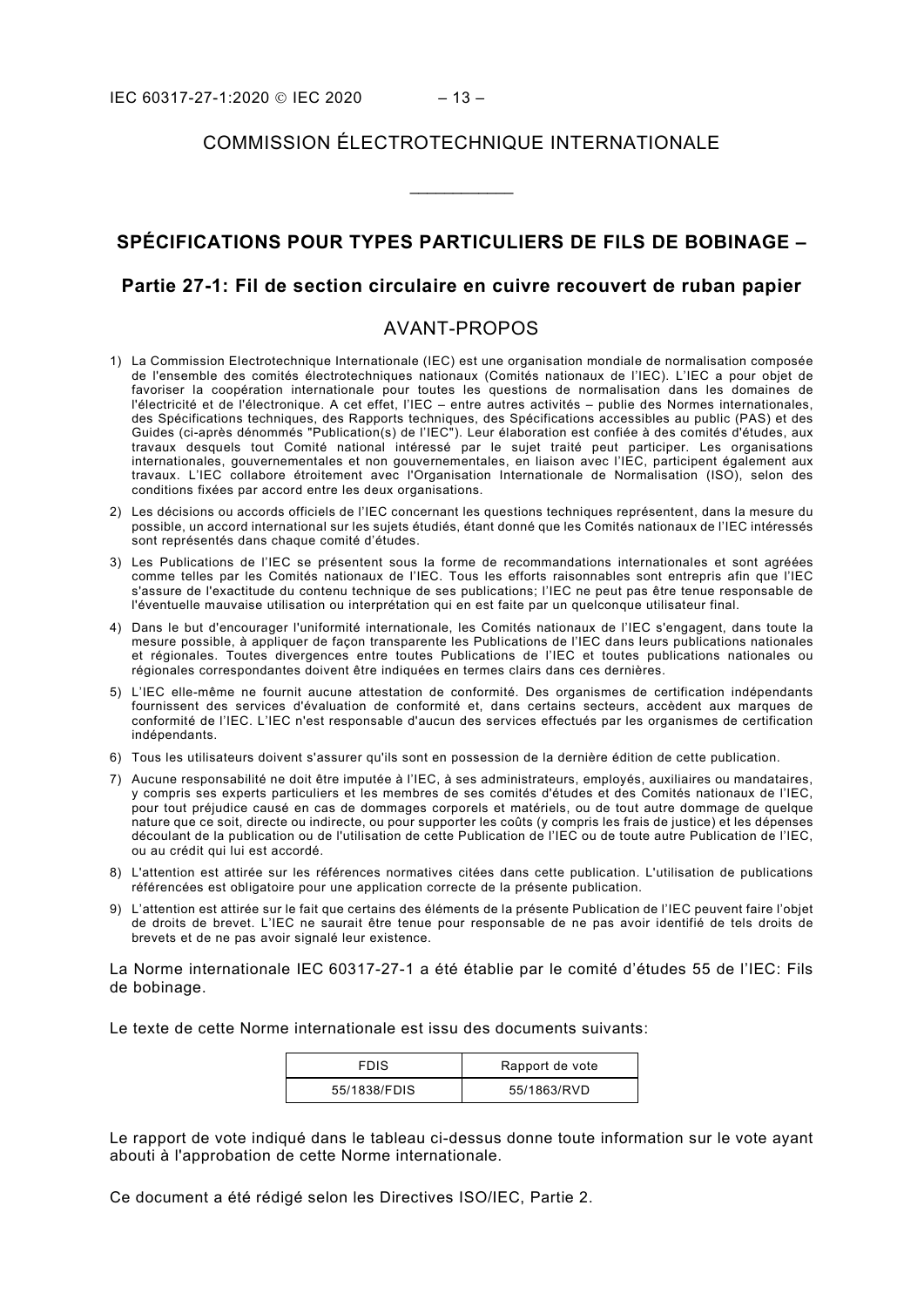La présente Norme internationale doit être utilisée conjointement avec l'IEC 60317-0-1: 2013 et l'IEC 60317-0-1:2013/AMD1:2019.

Une liste de toutes les parties de la série IEC 60317, publiées sous le titre général *Spécifications pour types particuliers de fils de bobinage*, peut être consultée sur le site web de l'IEC.

La numérotation des articles dans la présente Norme n'est pas continue entre les Articles 21 et 30 afin de permettre l'introduction d'éventuelles futures exigences pour les fils avant celles concernant le conditionnement des fils.

Le comité a décidé que le contenu de ce document ne sera pas modifié avant la date de stabilité indiquée sur le site web de l'IEC sous "http://webstore.iec.ch" dans les données relatives au document recherché. A cette date, le document sera

- reconduit,
- supprimé,
- remplacé par une édition révisée, ou
- amendé.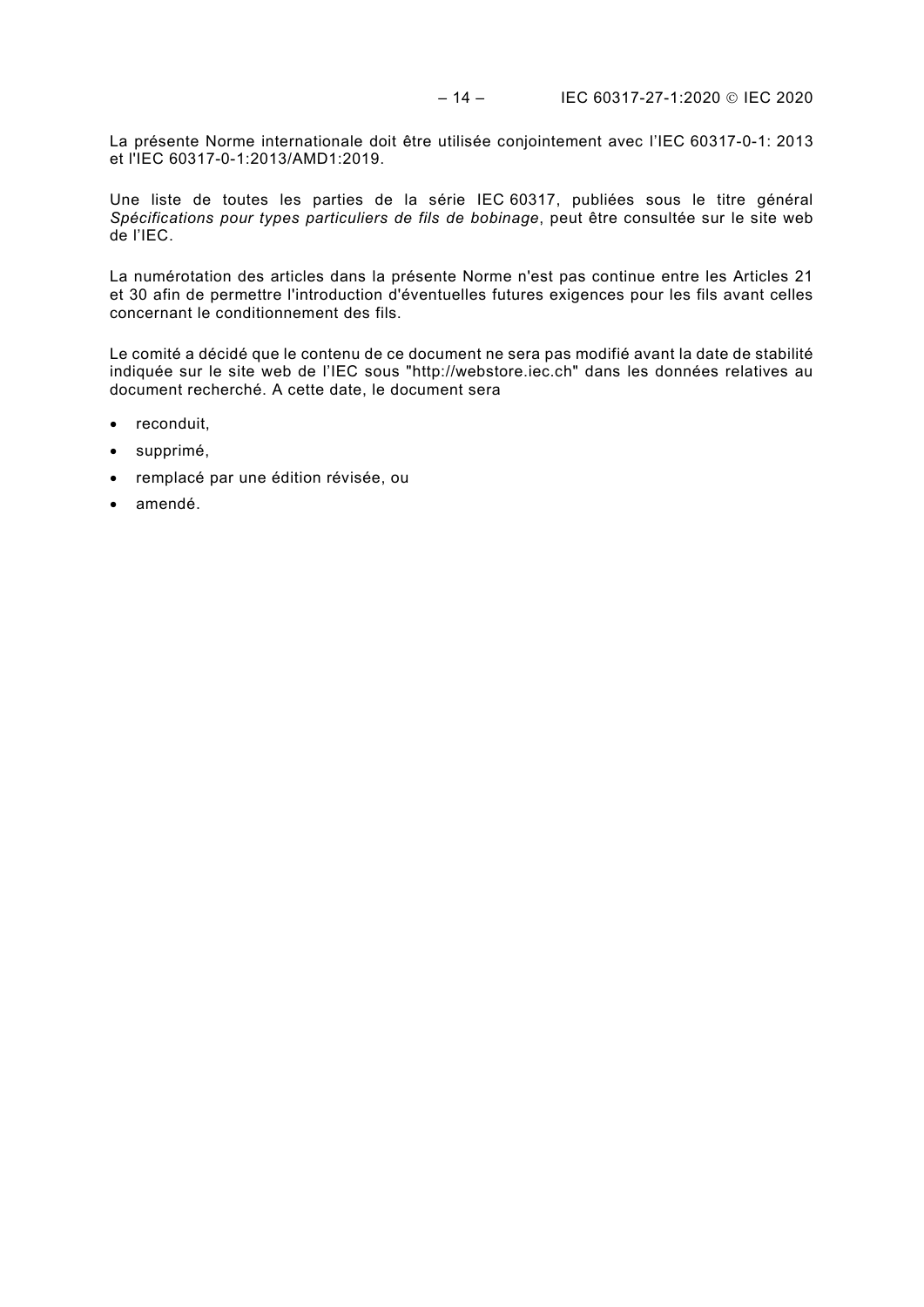# INTRODUCTION

<span id="page-9-0"></span>La présente partie de l'IEC 60317 fait partie d'une série de normes qui traite des fils isolés utilisés dans les enroulements des appareils électriques. L'ensemble est composé des séries suivantes:

- 1) *Fils de bobinage Méthodes d'essai* (série IEC 60851);
- 2) *Spécifications pour types particuliers de fils de bobinage* (série IEC 60317);
- 3) *Conditionnement des fils de bobinage* (série IEC 60264).